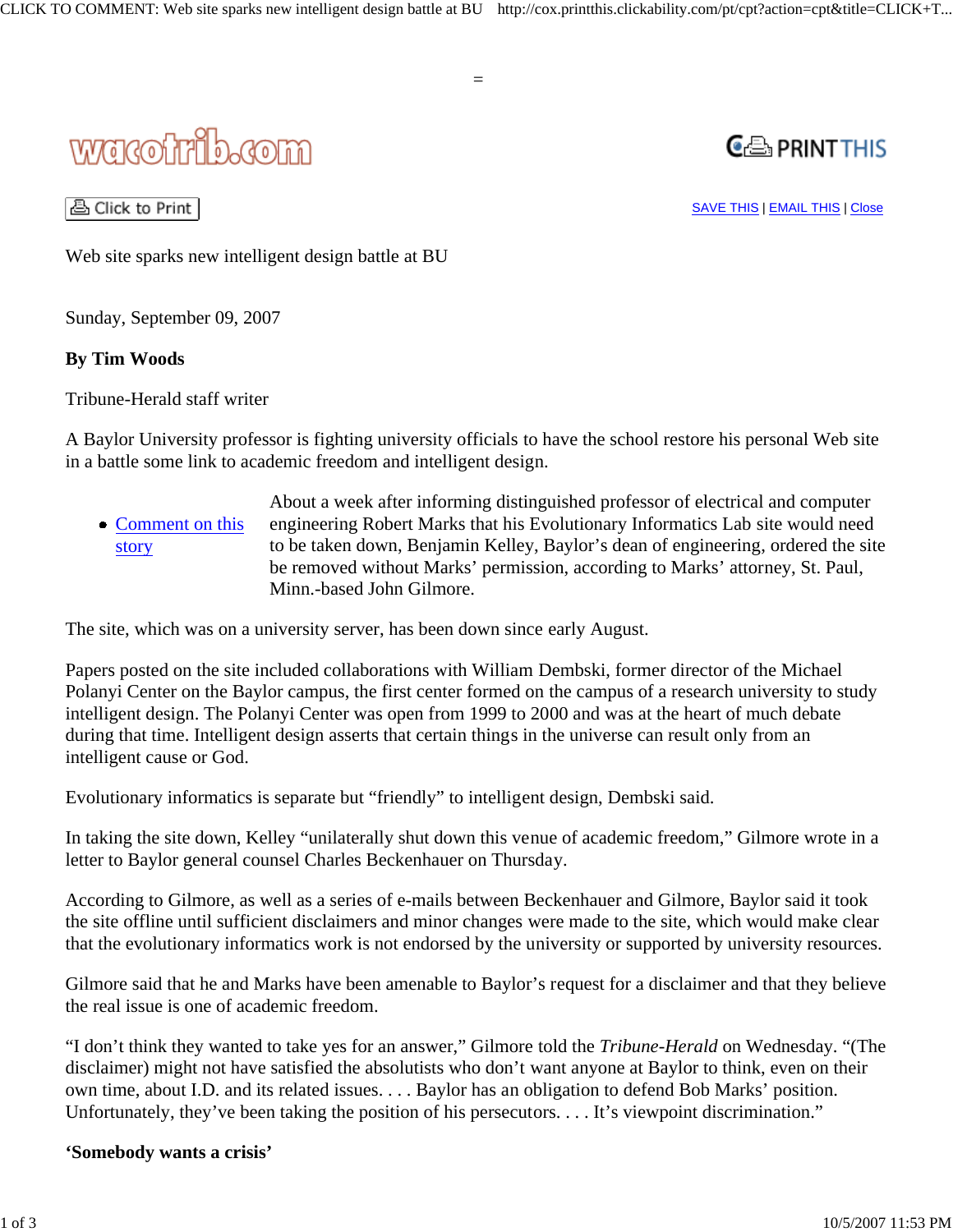Gilmore also said Baylor might be causing themselves more trouble than they hoped for by dragging their feet in restoring Marks' Web site.

"Somebody wants a crisis," Gilmore said. "It's not us, but somebody wants a crisis and I can't, for the life of me, understand it. If the goal is not to draw attention to intelligent design at Baylor and keep it under the radar, this is having precisely the opposite effect."

Baylor vice president for marketing and communications John Barry said Baylor is working with Marks and Gilmore to resolve the matter and denied that the matter has been drawn out because the content is related to intelligent design.

"The entire discussion to date has dealt exclusively with by what means one may or may not associate themself with Baylor," Barry said. "If it came to our attention that someone in the English department, history department, religion or anywhere else that we had pages out there and people were representing their work to be Baylor's and it wasn't, we would address it the exact same way."

Gilmore, however, says that Marks, who spent 27 years at the University of Washington before coming to Baylor three years ago, has never tried to represent his work as being Baylor-related. He says the parties agreed at an Aug. 9 meeting, attended by Beckenhauer, Gilmore, Marks, Kelley, provost Randall O'Brien and engineering department chair Kwang Lee that "a disclaimer would be put on the Web site and that it would then go back online as the provost had promised at the close of the meeting."

In an Aug. 30 e-mail to Gilmore, Beckenhauer denied that any such final agreement existed.

"You should disabuse yourself and your client that the meeting was a final agreement of any kind," Beckenhauer wrote. "For one thing, I expressly stated we would need to see the proposed fix of a Web site and that there were still indicators that the independent research was being held out as having direct support of Baylor."

Beckenhauer deferred comment to Barry, who said, "So far as he is concerned, this continues to be a matter between the university and Mr. Marks and his attorney. They have ongoing discussions and there is still hope that the parties can work this out to mutual satisfactions. . . . He doesn't want that discussion to take place in the public square; he wants to continue those discussions privately with Mr. Marks and his attorney. That's his position."

Dembski, who has collaborated with Marks on research projects and admits that he has become somewhat of a polarizing figure at Baylor, says he is convinced, despite Baylor's denials, that Marks' site was taken down because of its connection with intelligent design.

"It's not the university's place to put restrictions on it," Dembski said. "I've been at Notre Dame, Princeton, Cornell, the University of Chicago, MIT, and it's just unimaginable that they would mess with a distinguished professor about this. . . . It's just outrageous. If the full story comes to light on this, it's going to look terrible for Baylor. . . . I think what we're talking about here are restrictions on academic freedom."

The Discovery Institute, a conservative Seattle-based think tank known for its connection to intelligent design research, also joined the fray on Friday.

"Baylor University has proven yet again that academic freedom has been thrown off campus and academic persecution is the norm," spokesman Casey Luskin said. "It's simply unconscionable that a major university would so trample a scientist's right to freedom of scientific inquiry."

Barry said that "this is a sweeping statement in which they're trying to brush the entire university